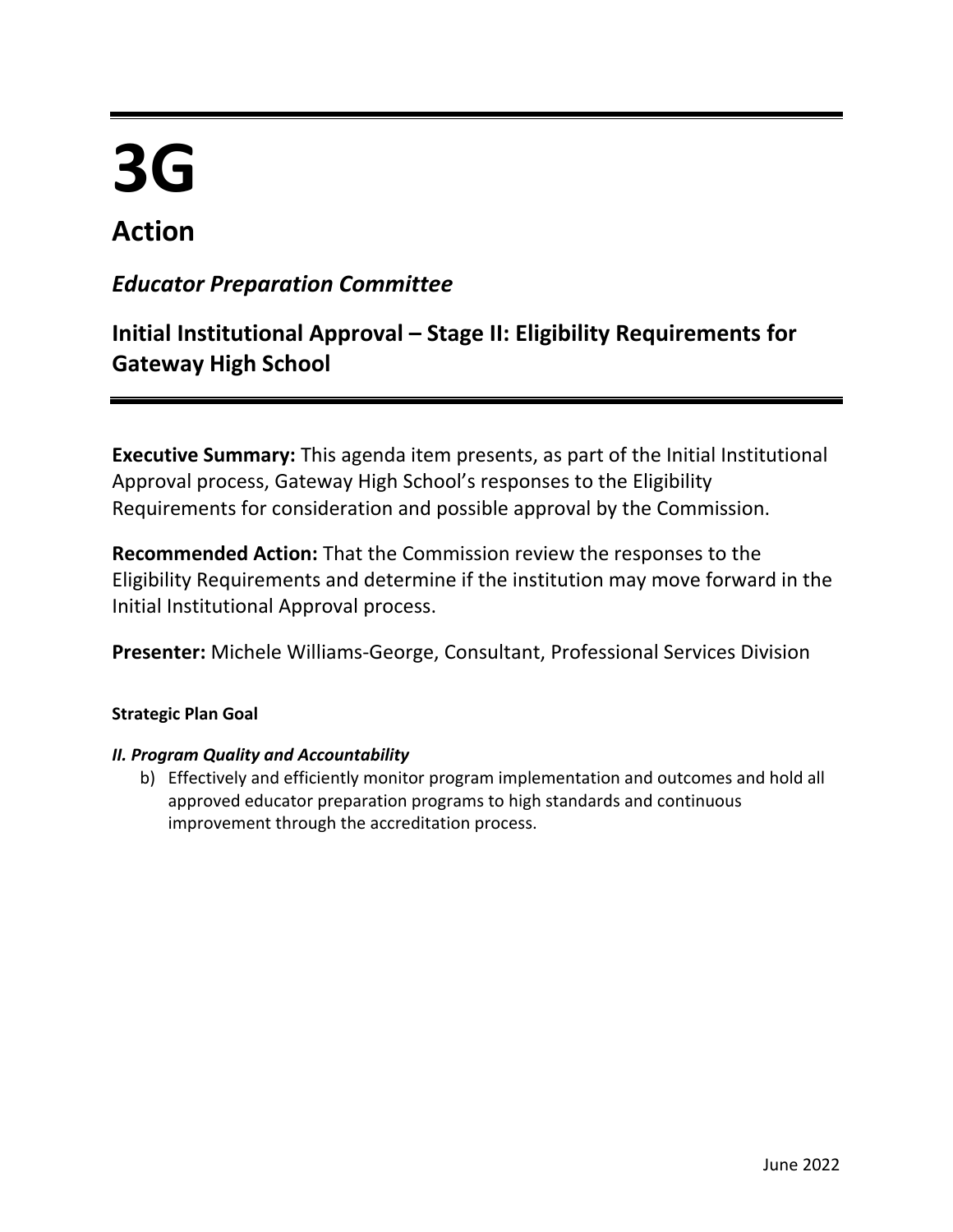## **Initial Institutional Approval – Stage II: Eligibility Requirements for Gateway High School**

#### **Introduction**

This agenda item presents for consideration one Local Education Agency (LEA) seeking to become a program sponsor through the Initial Institutional Approval (IIA) process. The LEA, Gateway High School (GHS), seeks IIA in order to offer a teacher induction program. GHS has submitted responses to the Eligibility Requirements for consideration and possible approval by the Commission on Teacher Credentialing (Commission). GHS is a public charter high school.

In 1998, a group of six parents founded Gateway High School as a school that would be a "gateway" to college for all students regardless of race, income, or learning style. Gateway High School is a college preparatory, public charter school in San Francisco, based on the paired principles that all students can learn at high levels and that all students learn differently. Gateway Middle School was opened in 2011 to expand Gateway's reach and impact. Gateway Middle School supports the unique needs of middle school students and diverse learners so they can succeed in any rigorous college-preparatory program. The campuses work very closely and collaborate often. Both schools identify a common commitment to serve a student body that reflects the diversity of San Francisco including a special emphasis on students with diagnosed learning disabilities and helping each student attend and succeed in college.

The two campuses are located within four blocks of each other in the Western Edition neighborhood of San Francisco. Of the 800 current students, 75% are students of color, 52% fall below the poverty line, 40% are the first in their family to attend college, and 25% have a diagnosed learning difference.

It is an important reminder that approval of the institution for Stage II does not permit the institution to offer an educator preparation program that leads to a credential or license. Approval of Stage II allows an institution to move forward to Stage III in which Common Standards and Preconditions will be submitted for review. In addition, although there is important information about the proposed program contained in the submission for Stage II, review of the Common Standards and applicable program Preconditions and standards will occur in subsequent stages.

#### **Background**

California law provides the Commission with the authority to accredit institutions to offer programs that lead to a credential to serve as an educator in California's public schools. Among other responsibilities, Education Code section 44372(c) sets forth the Commission's responsibility to rule on the eligibility of an applicant for initial accreditation for the purpose of offering a program of educator preparation.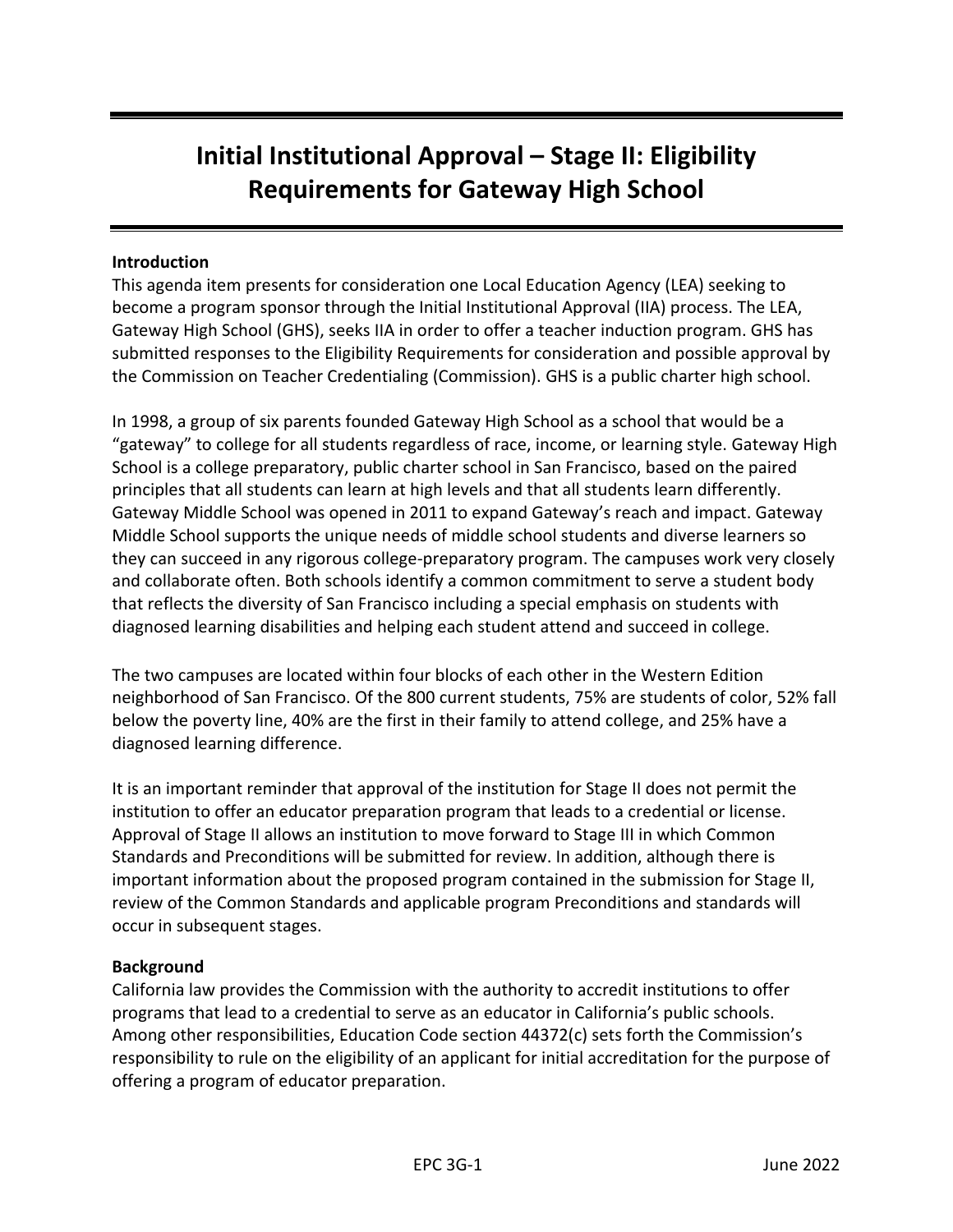The Commission requires that an institution seeking to offer new educator preparation program(s) must first be approved for initial accreditation as a new program sponsor and must do so by completing the Commission's IIA process. At the December 2015 Commission meeting, the Commission approved a new IIA process requiring the satisfactory completion of five approval stages as part of the Strengthening and Streamlining Accreditation project. Updates to the IIA process were subsequently approved during the February 2017 Commission meeting. A chart detailing the five stages of the IIA process is provided on the following page.

#### **Gateway High School**

Gateway High School seeks initial institutional approval in order to offer a teacher induction program. Summaries and excerpts of GHS's responses to the twelve Eligibility Requirement [Criteria](https://www.ctc.ca.gov/docs/default-source/educator-prep/accred-files/stage-ii.pdf?sfvrsn=287945b1_6) are provided below. GHS's full response is also available on the Gateway High School [Induction Program website](https://sites.google.com/gatewaypublicschools.org/gatewayteacherinductionprogram/home) under the IIA Application tab. Criteria 1 through 9 have been reviewed by staff and a recommendation has been provided. Criteria 10, 11, and 12 have been summarized for the Commission's review and consideration.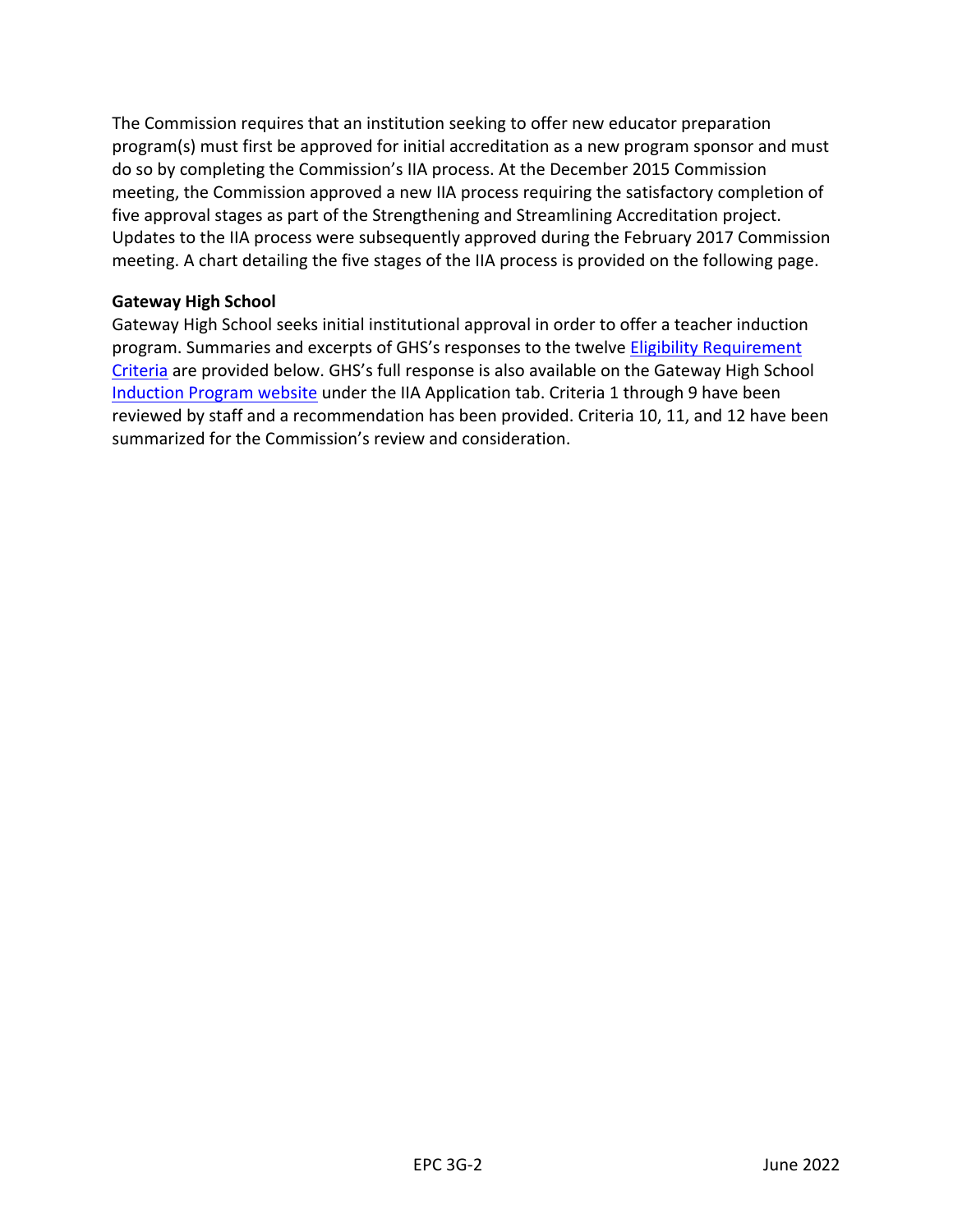#### **Five Stages of the Initial Institutional Approval Process**

Gateway High School is seeking approval of Stage II in order to be eligible for Stage III as highlighted in the chart below.

| <b>IIA Process</b>  | Stage I                                                                                                                                                           | <b>Stage II</b>                                                                     | <b>Stage III</b>                                                                                                              | <b>Stage IV</b>                                                                  | <b>Stage V</b>                                                                                                                                                                              |
|---------------------|-------------------------------------------------------------------------------------------------------------------------------------------------------------------|-------------------------------------------------------------------------------------|-------------------------------------------------------------------------------------------------------------------------------|----------------------------------------------------------------------------------|---------------------------------------------------------------------------------------------------------------------------------------------------------------------------------------------|
| <b>Action</b>       | <b>Prerequisites</b>                                                                                                                                              | <b>Eligibility</b><br><b>Requirements</b>                                           | <b>Preconditions &amp;</b><br><b>Common Standards</b>                                                                         | Program<br><b>Standards</b>                                                      | <b>Provisional Site Visit</b>                                                                                                                                                               |
| <b>Purpose</b>      | Ensures legal eligibility of<br>institution in California<br><b>Ensures institution</b><br>understands<br>requirements of<br>Commission's<br>accreditation system | <b>Ensures that</b><br>institution has<br>capacity to sponsor<br>effective programs | <b>Ensures institution meets</b><br>all relevant<br>preconditions<br><b>Ensures institution meets</b><br>all Common Standards | Ensures all<br>proposed<br>programs meet<br>all relevant<br>program<br>standards | Program operates for 2-4 years<br>and hosts a provisional<br>accreditation site visit                                                                                                       |
| <b>Requirements</b> | Institution must:<br>Have legal eligibility<br>1.<br>2. Attend Accreditation<br>101 with institutional<br>team                                                    | <b>Submit responses</b><br>to:<br>12 Eligibility<br>$\bullet$<br>Criteria           | Submit responses to:<br>Preconditions<br>$\bullet$<br><b>Common Standards</b><br>$\bullet$                                    | Submit<br>responses to:<br>Program<br>$\bullet$<br>Standards                     | Institution must:<br>Collect data<br>Host provisional site visit                                                                                                                            |
| <b>Reviewed By</b>  | Staff                                                                                                                                                             | <b>Staff</b>                                                                        | <b>Preconditions: Staff</b><br><b>Common Standards: BIR</b>                                                                   | <b>BIR</b>                                                                       | Site Visit Team & COA                                                                                                                                                                       |
| <b>Authority</b>    | <b>Staff</b>                                                                                                                                                      | <b>Commission</b>                                                                   | Commission                                                                                                                    | <b>COA</b>                                                                       | Commission                                                                                                                                                                                  |
| <b>Decision</b>     | Determine Eligibility for<br>Stage II                                                                                                                             | Eligibility:<br>1. Grant<br>2. Deny                                                 | <b>Provisional Approval:</b><br>1. Grant<br>2. Deny                                                                           | Program(s):<br>1. Approve<br>2.<br>Deny                                          | <b>Grant Full Approval</b><br>2. Grant Full Approval & Remand<br>to COA to Address Stipulations<br>3. Continue Provisional Status for<br>1 Year to Address Stipulations<br>4. Deny Approval |
| <b>IIA Status*</b>  | Not Approved<br>* At conclusion of stage                                                                                                                          | <b>Not Approved</b>                                                                 | Provisional Approval**<br>$**$ Institutionally approved but cannot offer programs.                                            | Provisional<br>Approval***                                                       | <b>Full Approval</b><br>$***$ May begin offering approved program                                                                                                                           |

\**At conclusion of stage \*\*Institutionally approved but cannot offer programs \*\*\*May begin offering approved program*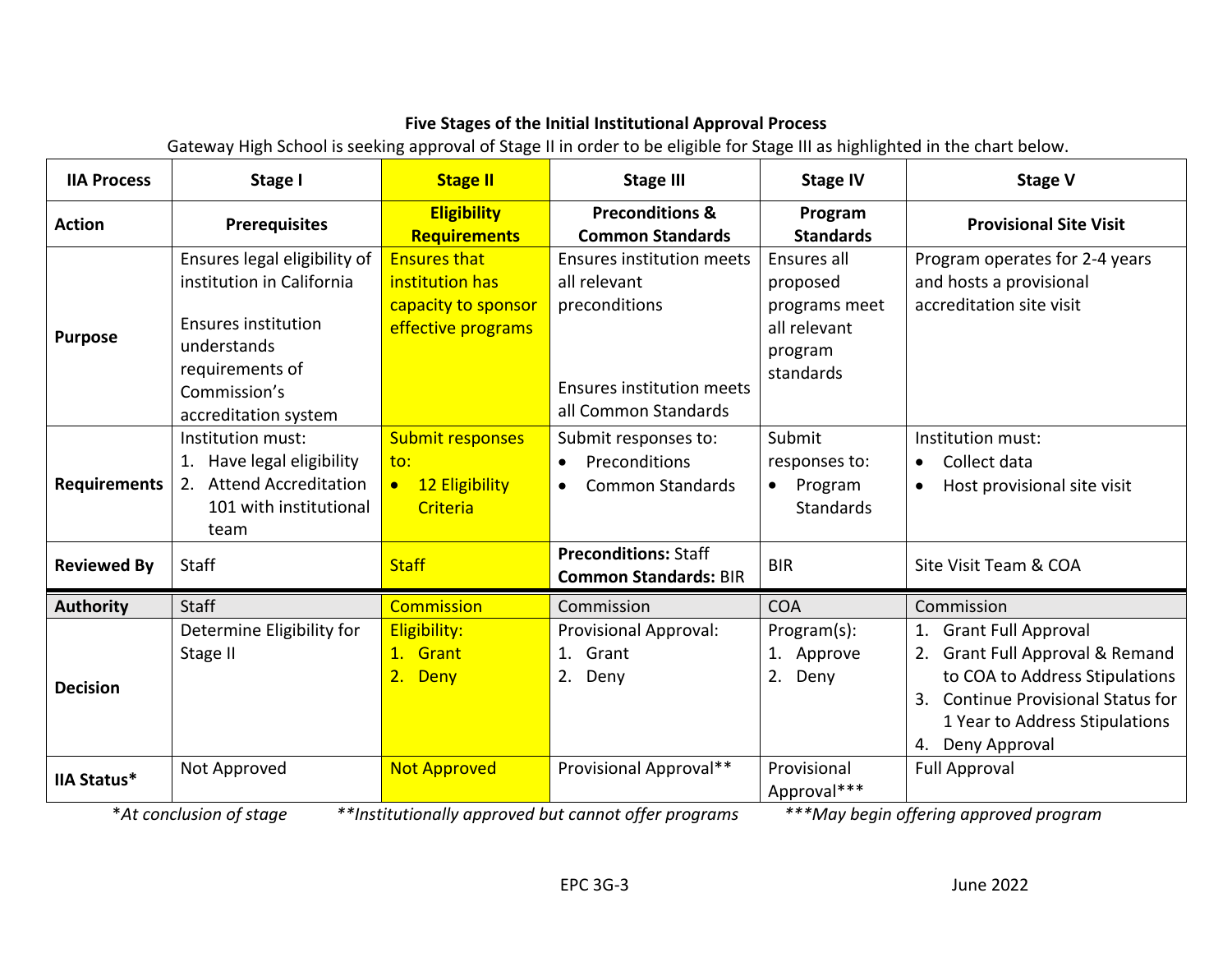#### **Criterion 1 through 9**

*In accordance with the Commission adopted process for determining eligibility for Initial Institutional Approval, Eligibility Criteria 1-9, as follows, includes a staff review and recommendation.*

#### **Criterion 1: Responsibility and Authority**

Staff Recommendation: Aligned

- Gateway High School is proposing to offer a teacher induction program.
- The Induction Program Director will be responsible for the day-to-day operations of the program. This position will be held by Donna Hyatt Scarlett and this position will report to the Director of Schools and Partnerships at Gateway High School, Aaron Watson. The Director of Schools and Partnerships will be responsible for ongoing oversight of Gateway High School the Teacher Induction Program.
- Gateway High School has submitted a complete organizational chart for the teacher induction program.
- Gateway High School assures that the duties related to credential recommendations will be performed only by employees of Gateway High School and that these individuals will take part in the Commission training related to the recommendation process. The institution has identified the Administrative Associate and Credential Analyst as the individuals who will be responsible for credential recommendations.

#### **Criterion 2: Lawful Practices**

#### Staff Recommendation: Aligned

- A non-discrimination policy for the institution's *employees* is provided on the Gateway High School website.
- A non-discrimination policy for the institution's *candidates* is provided on the Gateway Induction Program website.

#### **Criterion 3: Commission Assurances and Compliance**

Staff Recommendation: Aligned

- Gateway High School provided a statement of assurance signed by the Director of Schools and Partnerships, Aaron Watson, that states the institution:
	- a) Will comply will all preconditions,
	- b) Will submit all data reports and accreditation documents,
	- c) Will cooperate in an evaluation of the program by an external team or monitoring of the program by Commission staff,
	- d) Will participate fully in the Commission's accreditation system and submission timelines, and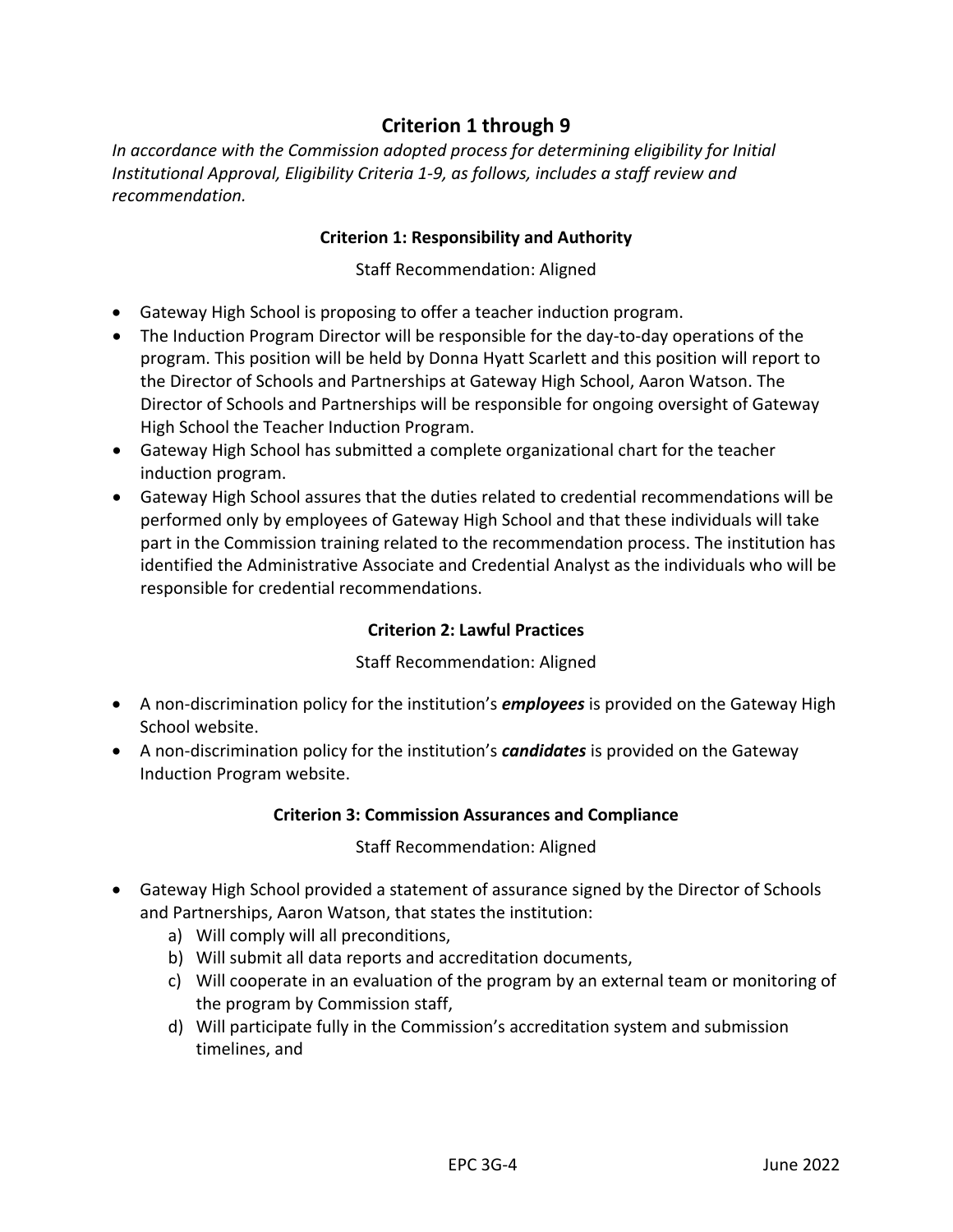e) In the event the program closes, will offer the program and meet all adopted standards until the candidate completes, withdraws, is dropped, or is admitted to another program.

#### **Criterion 4: Requests for Data**

#### Staff Recommendation: Aligned

• Donna Hyatt Scarlett, Gateway High School's Induction Program Director, is identified as the qualified officer responsible for reporting and responding to all requests for data within timeframes specified by the Commission.

#### **Criterion 5: Grievance Process**

#### Staff Recommendation: Aligned

- Gateway High School has provided a grievance process which will be accessible to all candidates and applicants on the Gateway Induction Program website as well as in the Gateway Induction Handbook.
- Candidates will receive the Grievance Policy before the Gateway Induction New Candidate Orientation session so they can come to the orientation session with questions. Candidates will then review and sign the document at the orientation session, indicating that they have read and understand the policy as well as next steps in the event they have a grievance during their induction experience.

#### **Criterion 6: Communication and Information**

#### Staff Recommendation: Aligned

- Information regarding Gateway High School and the Gateway Induction Program will be easily accessible to the public through the GHS webpage without the requirement of log in information.
- Gateway High School will make public the mission, governance, administration, and admission procedures for Gateway Induction Program through the induction program website which is linked from the Gateway High School webpage.
- Information will be made available through the Gateway Induction Program website as well as the Gateway Induction Handbook.

#### **Criterion 7: Student Records Management, Access, and Security**

Staff Recommendation: Aligned

• The Gateway Induction Program will use a digital system to maintain and retain student records. Candidates will have access through the digital system to transcripts and/or other documents for the purpose of verifying academic units and program completion. The Gateway Induction Program Director or their designee (e.g., the Induction Program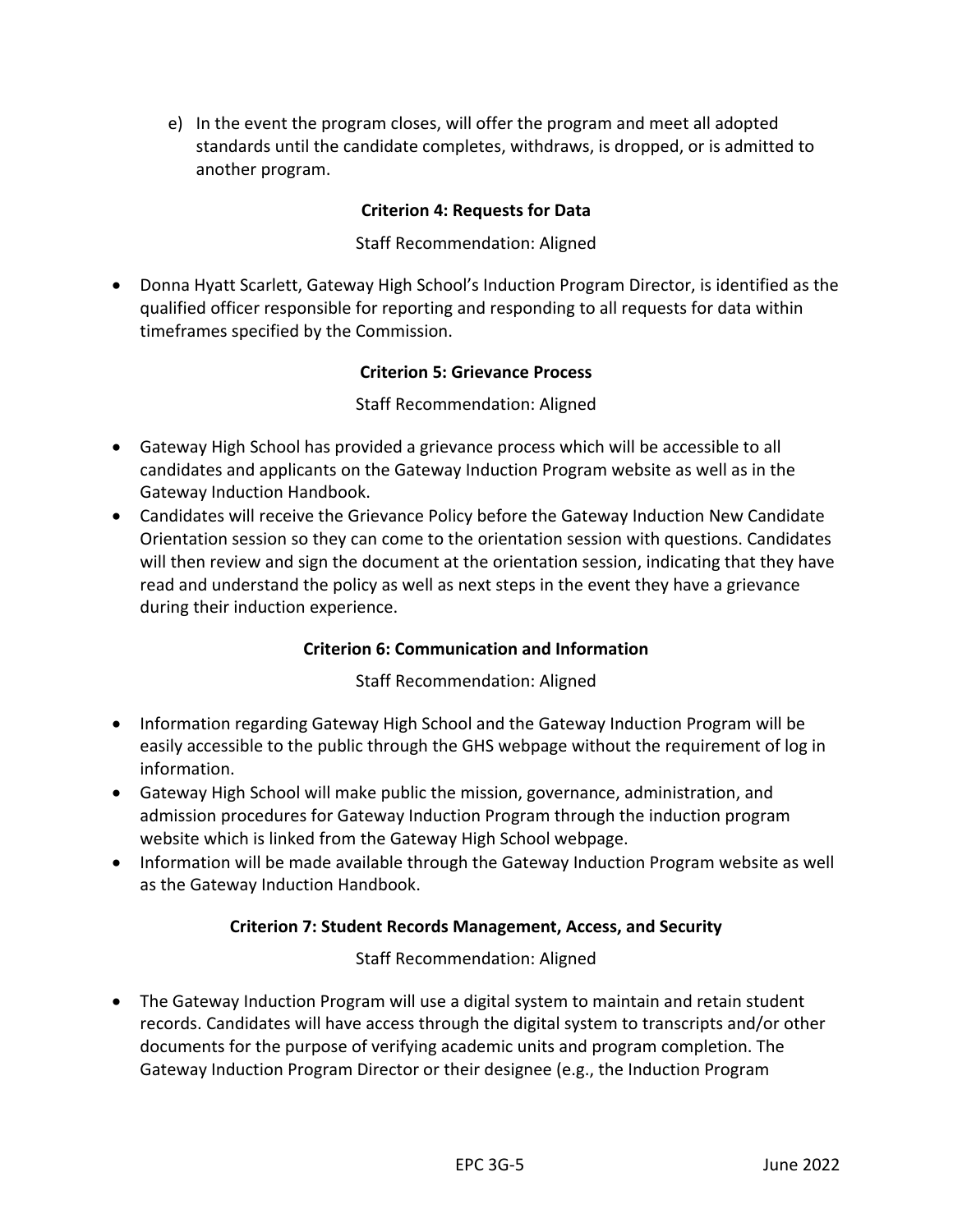Administrative Associate and Credential Analyst) will be able to provide records to candidates upon request.

- For the purpose of verifying academic units and program completion, candidates can request a copy of their records through the Gateway Induction Program Director or a designee (e.g., the Induction Program Administrative Associate and Credential Analyst).
- Candidate records will be maintained on the secure database system at Gateway High School, and any paper records will be kept in a locked cabinet in the Director of Schools and Partnerships Office at Gateway High School. The office of the Director of Schools and Partnerships Office at Gateway High School is locked when not in use and is not accessible by the public.

#### **Criterion 8: Disclosure**

#### Staff Recommendation: Aligned

- The Gateway Induction Program will offer two program delivery models: in-person and virtual/hybrid. The intent is to provide primarily in-person programming while taking advantage of the flexibility and benefits of virtual learning and support for candidates.
- The Gateway Induction Program will provide in-person induction programming at the following locations:
	- Gateway High School: 1430 Scott Street, San Francisco, CA 94115
	- Gateway Middle School: 1512 Golden Gate Avenue, San Francisco, CA 94115
- The Gateway Induction Program does not propose to use outside organizations to provide direct educational services for the induction program.

#### **Criterion 9: Veracity in all Claims and Documentation Submitted**

#### Staff Recommendation: Aligned

• An assurance signed by the Director of Schools and Partnerships, Aaron Watson, has been submitted attesting to the veracity of all statements and documentation submitted to the Commission. The letter also attests to Gateway High School's understanding that a lack of veracity is a cause for denial of Initial Institutional Approval.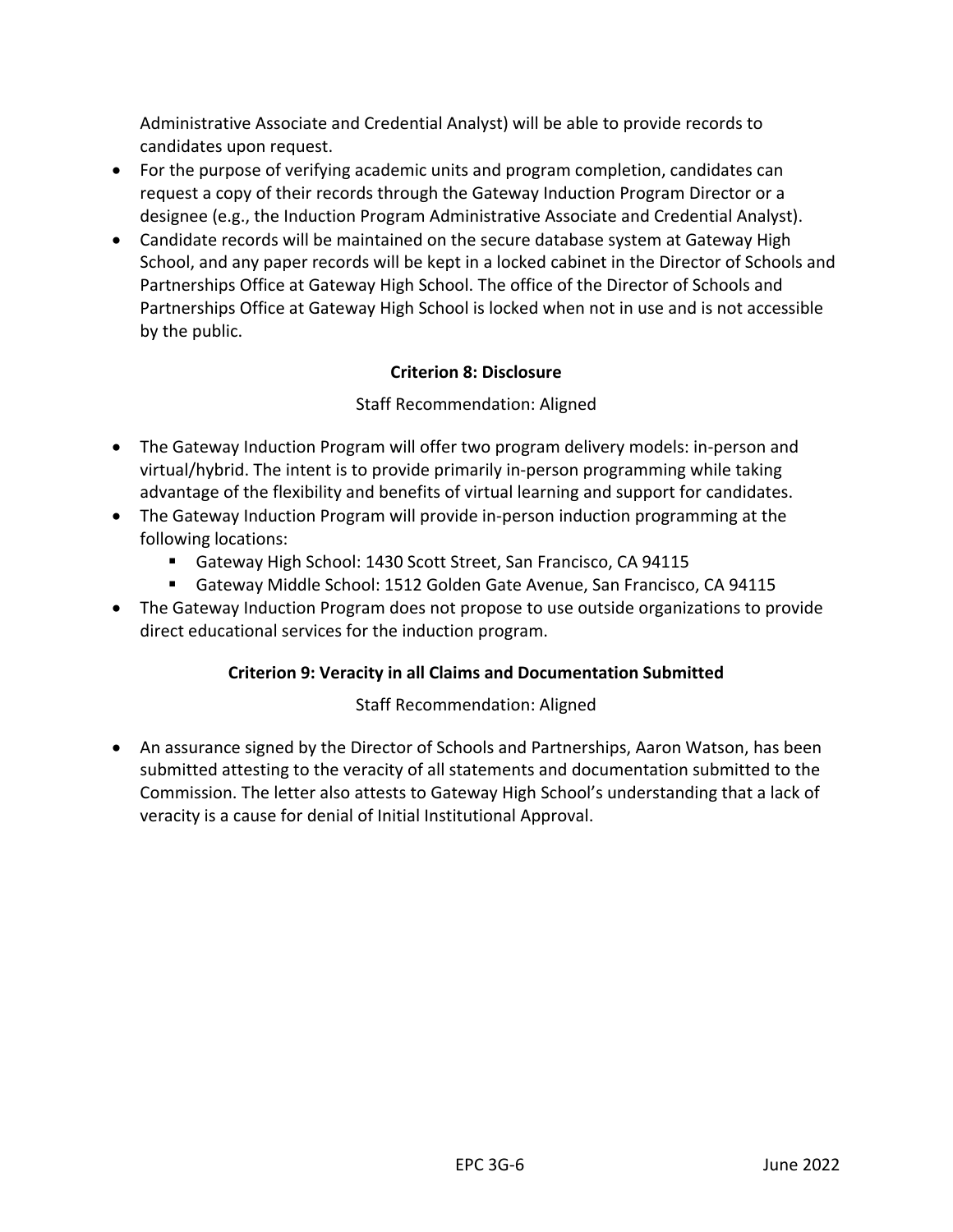#### **Criterion 10, 11, and 12**

*In accordance with the Commission approved process for determining eligibility for Initial Institutional Approval, [Eligibility Criteria 10-12](https://www.ctc.ca.gov/docs/default-source/educator-prep/accred-files/stage-ii.pdf?sfvrsn=287945b1_2#page=10) include a staff summary of the institution's submission, but do not include a staff recommendation.*

#### **Criterion 10: Mission and Vision**

Gateway High School's teacher induction program's mission and vision are listed below. They are also posted on the Gateway Induction Program website's [home page](https://sites.google.com/gatewaypublicschools.org/gatewayteacherinductionprogram/home) for candidates and the public as are other institutional documents, such as the Gateway Induction Handbook, the Program Overview for Candidates and Mentors, and the Induction Orientation Slide Deck.

#### **Mission and Vision**

- The Gateway Induction Program is dedicated to improving public education by preparing reflective, equity-centered practitioners. The program sees all California TK-12 teachers as agents of transformative change in schools and its approach to educator preparation and professional learning are aligned with the same five principles that grounds its approach to student learning and growth:
	- Reflective practitioners: By building on individual strengths and becoming reflective practitioners, teachers can develop their teaching practice and impact students' educational outcomes.
	- Focus on agency and growth mindsets: The program's growth mindset learning orientation for teachers empowers them to, in turn, create a growth mindset learning environment for students. The induction program's commitment to fostering student agency is reflected in its support for educators to grow as reflective learners and agents of change in schools.
	- **EXTERGHTM IDEOFF CONTERGHTM IN A SET IS CONTEX CONTEX CONTENT** Commitment to equity, inclusive practices, and anti-racist practices underlies how teachers plan curriculum and instruction and build relationships with students, families and colleagues in both classrooms and the school community.
	- Collaborative learning: The Gateway Induction Program asserts that collaboration is essential to learning for students and educators. To support effective collaboration for students, the program facilitates effective collaboration for teachers. It provides teachers with opportunities to participate in professional learning communities that collaboratively plan curriculum, assess student learning, and develop strategies for increasing student success.
	- Inquiry-based, job-embedded learning and growth: The Gateway Induction Program asserts that professional development is most effective when embedded in teachers' work within their classrooms and schools and should follow arcs of inquiry. In support of this assertion, teacher learning cycles within the program mirror the same goal setting, implementation, reflection, differentiation and outcomes-based assessment processes that is expected of students. In this way teachers are continually reconnecting with their students' learning experience as they simultaneously deepen their pedagogical knowledge, skills, and habits.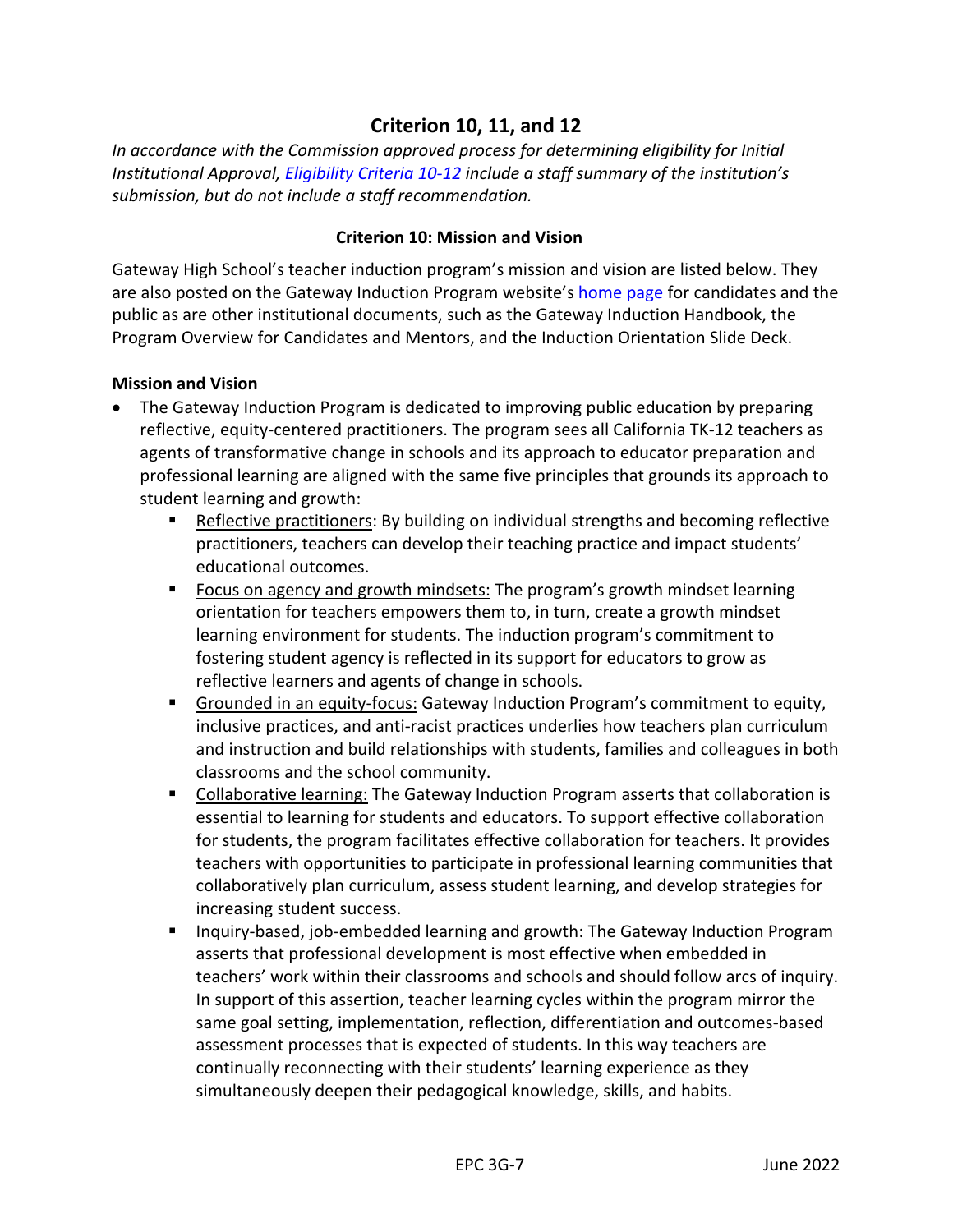- The proposed teacher induction program mission and vision exemplify Gateway Induction Program's commitment to California's adopted state standards and frameworks through the provision of high quality, research-based professional development that is in alignment with the California Standards for the Teaching Profession. This work is anchored in Korthagen's Core Reflection model of teaching and learning which contends that teachers experience optimal learning when they engage in self-directed learning and job-embedded practice that is anchored in ongoing reflection. Collaborative work between the teacher candidate and mentor on the Individual Learning Plan (ILP) illustrates that commitment.
- Gateway induction program's commitment to supporting the needs of California's diverse student populations is represented in its integration of inclusive and anti-racist practices into curriculum planning instruction as well as its focus on culturally responsive teaching (CRT) competencies. These strategies will help support the full range of California TK-12 learners in the diverse schools of the Bay Area and California as a whole.

#### **Criterion 11: History of Prior Experience and Effectiveness in Educator Preparation**

Gateway High School is now pursuing its own teacher induction program because the institution perceives a need to support new teachers through a program that is aligned with their unique mission and vision to prepare reflective, equity-centered practitioners who can effectively teach the full range of learners in the diverse, urban public schools of the Bay Area. Their goal is to provide an induction program experience that is tailored specifically to the diverse context of Gateway High School and Gateway Middle School and ultimately provide induction services for other similarly diverse school partners in San Francisco and the broader Bay Area.

- Gateway High School has participated as a partner with a variety of induction programs over the past 20 years as well as other more recent teacher development partnerships. GHS's more extensive partnerships include the following:
	- For the past 10 years, GHS has partnered with the Bay Area School of Enterprise (Reach Institute for School Leadership) program for both teacher induction services and training for instructional coaches and mentors who support both new and veteran teachers in demonstrating growth and competencies.
	- Gateway High School has also partnered with University of San Francisco, Stanford University, and University of California at Berkeley teacher education programs to support new teachers in their student teaching placements. Through these partnerships, GHS has gained extensive experience with teacher education programs. The more recent teacher development partnerships include:
		- $\circ$  For the last five years, Gateway High School has been a member of the Facing History and Ourselves Partner Schools Network. Through this partnership, both veteran and new teachers engage in on-site and external professional development to support equitable teaching practices for teachers at all levels of experience.
		- $\circ$  In the last two years, Gateway High School and Gateway Middle School have collaborated with Stanford's Teacher Education Program and Facing History and Ourselves to sponsor the annual Powerful Learners Conference.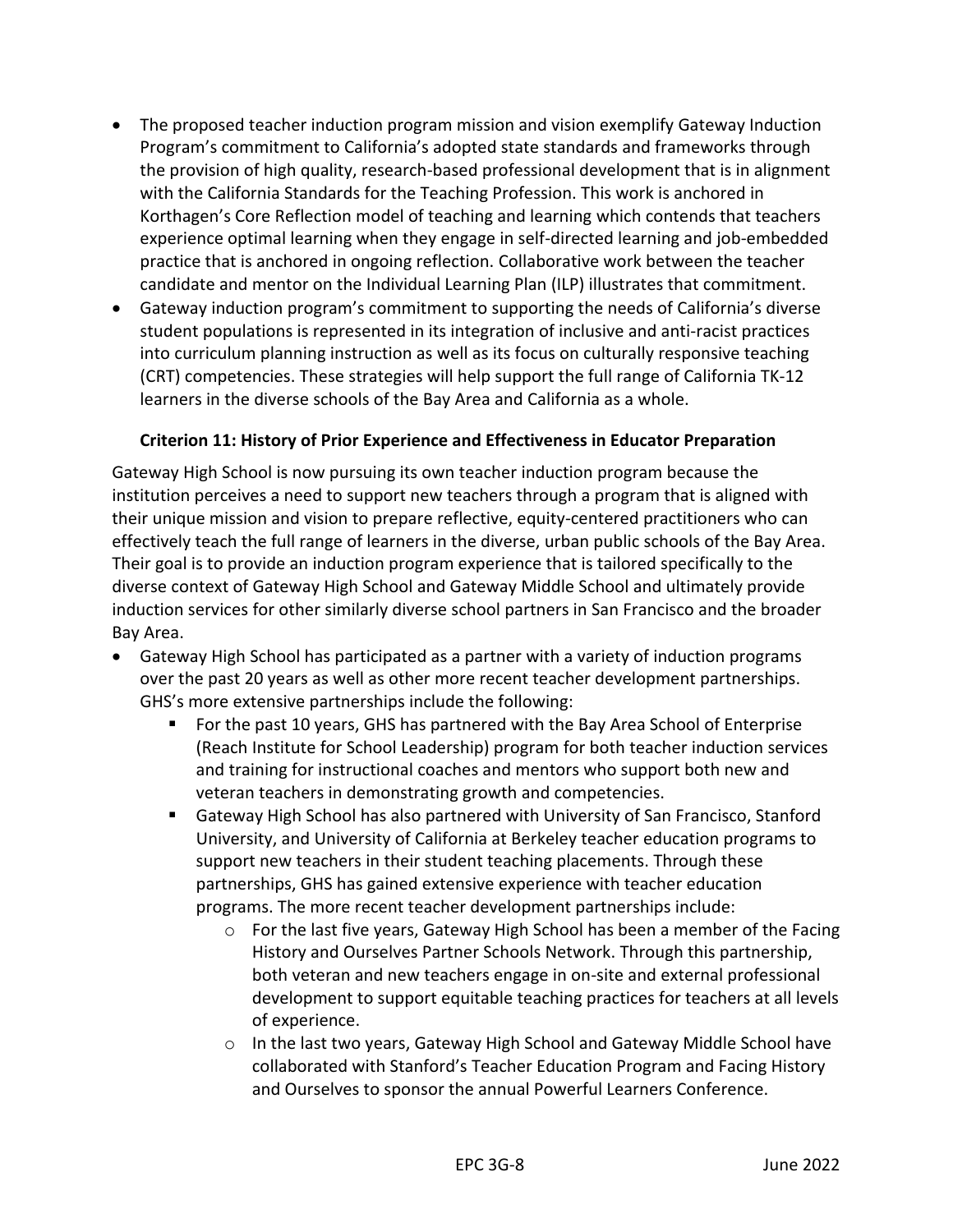- Gateway High School has supported both new and veteran teachers through Gateway Impact which is a platform for sharing tools, curriculum, and best practices. The focus of the platform is to support teachers as they learn to integrate non-cognitive, student agency skills such as critical thinking and effective communication into their current instructional practice. As a free educator professional development platform sponsored by Gateway Public Schools, Gateway Impact is also a forum for collaboration and conversation between all staff (teachers and administrators) across both Gateway campuses as well as schools in the greater Bay Area and beyond.
- Gateway High School has posted the third-party invitation for comments on the Gateway Induction Program website where the public and all stakeholders can access it. No comments have been received at this time.
- As required by this criterion, staff researched the possibility of any additional available information relevant to Gateway High School's application for IIA and found none.

#### **Criterion 12: Capacity and Resources**

- As the body of financial governance for Gateway High School, Gateway Public Schools has provided evidence that is it prepared to start and sustain support for the Gateway Induction Program as sponsored by Gateway High School. As evidence of that capacity and its resources, Gateway Public Schools has provided a copy of its most recent audited budget dated 2020/2021 as well as a copy of a proposed operations budget for the years of 2022- 2023, 2023-2024, and 2024-2025. The intent of GHS's induction program is to provide induction services for Gateway High School and Gateway Middle School for the first year of implementation and then offer induction services to other area schools as the program becomes more established. Gateway Public Schools' proposed operation budgets support this intent.
- Gateway High School has also detailed within its submission the facility resources that will be available for its candidates. For physical facilities, the Gateway Induction Program will have access to the Gateway High School and Gateway Middle School facilities for program meetings, offices, and professional development. In addition, the Gateway Induction Program will use Google Suite and Google Classroom as the primary digital learning platform for candidates.
- Within the submission document, Gateway High School has also identified the job responsibilities and minimum qualifications for the program personnel and instructional support. Gateway High School's personnel and instructional support for the induction program will consist of the following:
	- Gateway Induction Program Director
	- Gateway Induction Program Mentors
	- Gateway Induction Program Administrative Associate and Credential Analyst
- For the purpose of fieldwork, the Gateway Induction Program will initially place appropriate candidates at the Gateway High School campus and will partner with Gateway Middle School to provide placements in grades 6–8. The intent is to offer induction services to other area schools after the first year of implementation.